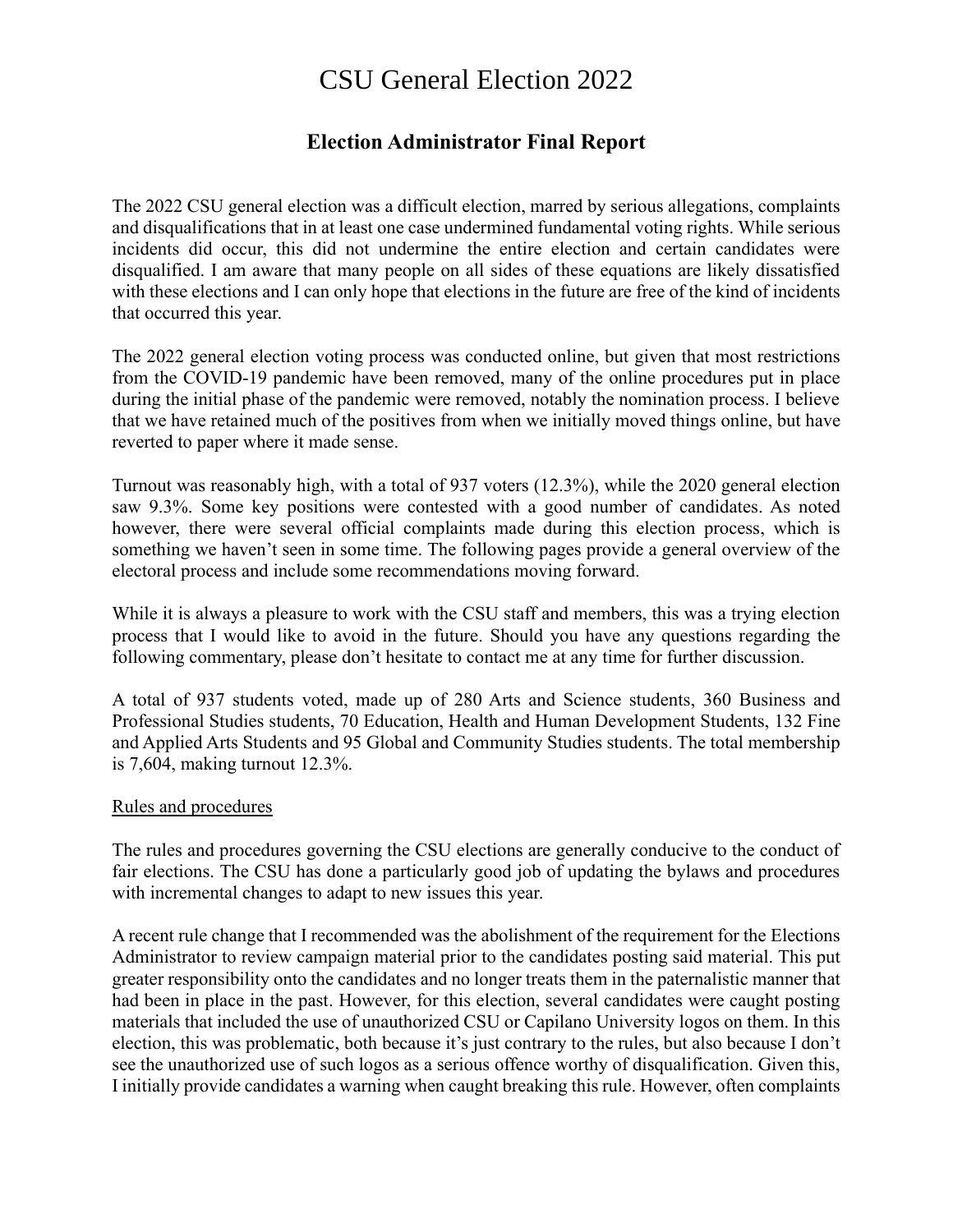about most infractions, including this, only surface near or at the end of the campaign which leaves me with little tangible recourse on such an infraction. This leaves me with a situation where I'm taking drastic action against some proven complaints made after results are announced and doing essentially nothing for others.

I also note that the campaign allegedly included a little bit of involvement of an outside group that has been seen to be involved in other student government elections. This will not be the last of this kind of group being involved and if there are concerns with such involvement, then consideration must be made with regard to how to handle it.

On this note, one suggestion that has been made is to consider altering the procedures slightly to only release unofficial results from the election after the 48-hour complaint period has passed. This could possibly remove incentive for candidates to file complaints based on seeing the results of the election.

## Nominations

The nominations portion of this election process reverted back to the paper submission of nomination forms. This made things significantly easier than when we tried to process nominations using various forms of online systems. One issue that remains is that we don't have full clarity on what kind of signature is acceptable. Given we were still in the pandemic situation, I have accepted signatures that were made digitally (though not simple typed names). Nevertheless, the ability to authenticate such signatures is low, though I note authenticating written signatures is difficult if required as well.

For this election, there were 32 candidates standing for the various positions, which is quite a reasonable number in comparison to previous elections. Each of the candidates on the ballot fulfilled their nomination requirements. The early nomination package review deadline was used again and was an effective way of getting candidates to submit nomination packages early to ensure their packages met the required criteria to be nominated allowing time for any corrections. Several packages were submitted prior to the early nomination package review deadline, so it did have added value.

The further use of online forms for the submission of the Candidate Statement and Expense Report were extremely helpful to reduce burden on administering the election. We used an online complaint form which was useful, but should be updated in the future to include information on complaint deadlines vs. just providing information as well as anonymous complaints and the limitations that come with doing so.

## Candidate Orientation Meeting

The Candidate Orientation meeting is an excellent opportunity for candidates to meet the Elections Administrator and learn about the important process they are embarking on. Again, likely given the online nature of the meeting, the vast majority of candidates were able to attend the initial meeting. This made my job in this regard much more pleasant as I only had to create one more meeting to accommodate a few candidates that could not attend that first meeting. In the future, I think I'm going to need to add more visuals in an attempt to clarify what is allowed and what isn't allowed during a campaign.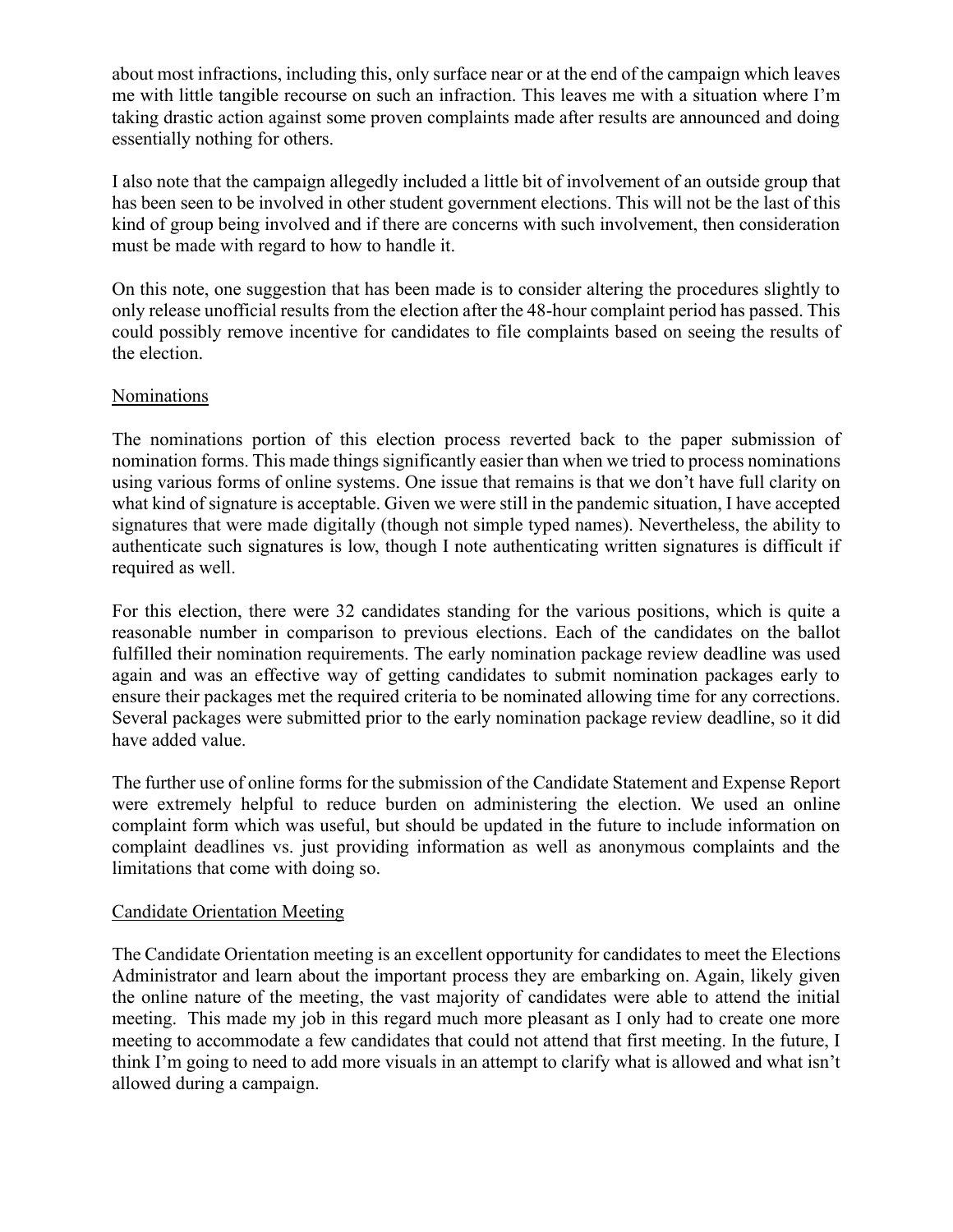## Advertising

A good amount of advertising was provided regarding this electoral process and certainly election days were further highlighted by the campaign of candidates. Certainly, a massive driver of turnout for internet voting are the bulk emails that are sent out via Simply Voting providing information on how to cast a ballot. I am aware that some targeted advertising of the election process was sent out to specific groups that are sometimes less likely to be aware of the elections. It's clear however that a number of candidates were advertising/campaigning by walking around with posters that included QR codes that took voters straight to the voting page. While this is seemingly positive, it also very much puts the candidate at risk of violating CSU procedures that restrict candidates from being in the vicinity of members when they are voting.

## All Candidates Forum

The all candidates' forums were a great opportunity for candidates to speak to members, but also for members to learn about the candidates. For this election, good participation was seen at the forums. This is not always the case and further efforts to advertise this opportunity may be effective in drawing more people to such events. Again, the Capilano Courier carried out the process, which has been a positive development.

## Membership

For the past number of years there has been some difficulty determining which members at kálaxay campus were CSU members and questions loomed about whether the registrar's office had them tagged correctly or not. This has been slightly exacerbated by the pandemic and many courses moving online. As such they are not necessarily courses tagged as kálax-ay.

The CSU should investigate and determine how to best include members affiliated with the kálaxay campus so that they are properly included in CSU elections, both as candidates and/or voters. As elections administrator I saw a little bit of flexibility in how to read the procedures and given our pandemic situation stretched the wording a little to extend the vote to all those registered in a kálax-ay program, rather than just those with at least one course tagged as kálax-ay. Consideration should be made to include all kálax-ay affiliated individuals. I would recommend avoiding any rule that would allow for self-identification if possible.

## Polling

The polling process was held over 3 days, starting at 9 am on March 15<sup>th</sup> and ending at 5 pm on March 17<sup>th</sup>. Given the reduction in concerns with Covid19, we set up information booths on both campuses in order to provide greater visibility for the election and a place for members to both ask questions about the election or even vote if they wanted to do so on our laptop.

Last year the regulations were amended to allow for members to cast ballots as many times as they wanted, with each subsequent ballot cast cancelling their previous ballot. This is a very good security feature that reduces incentive to pressure individual members to vote for them while hovering over their computer or phone, given that voter can simply cast another vote in private later. However, a few issues need to be addressed on this point.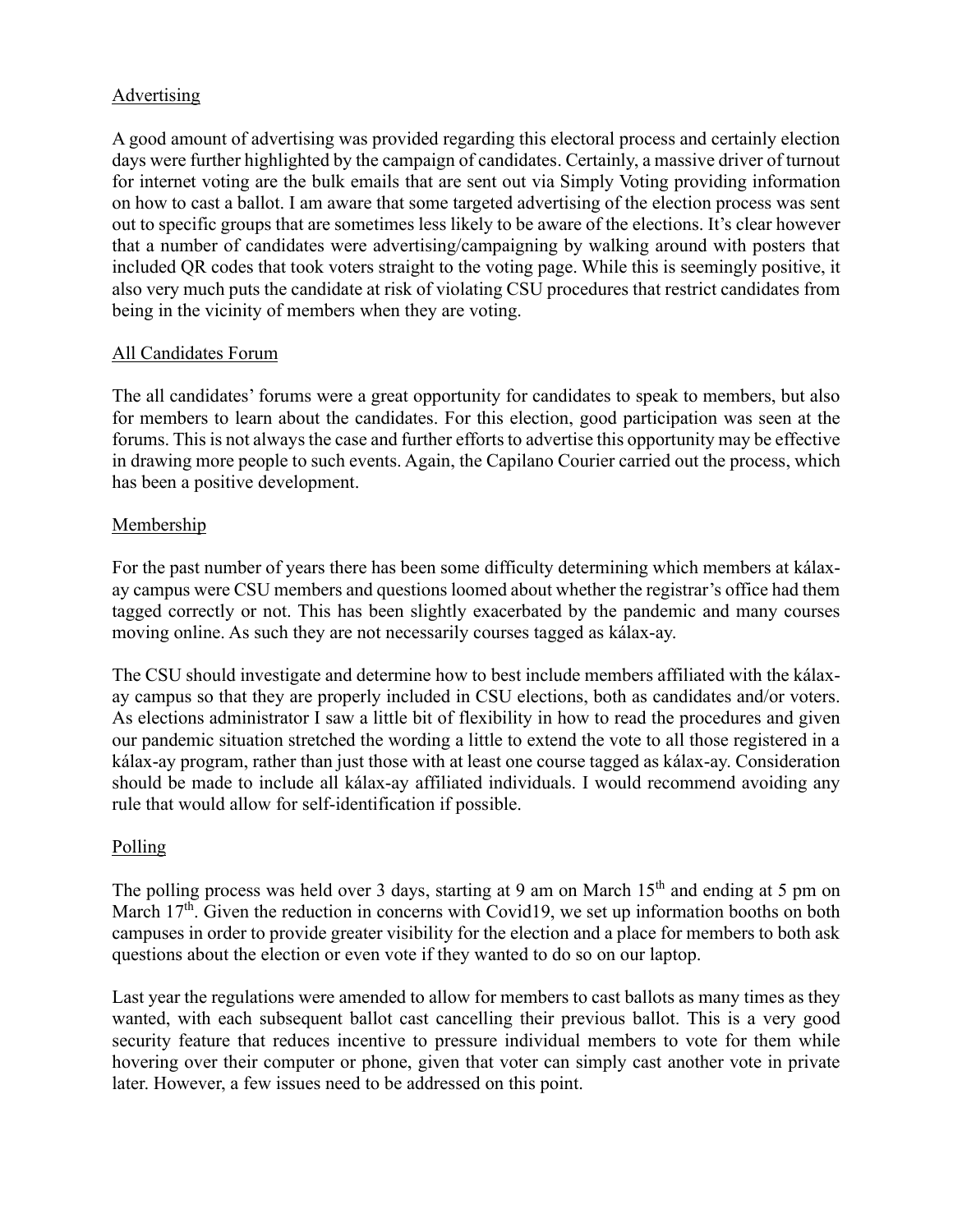- 1. This is only useful if members are aware they can do this. We should be actively advertising this feature in the future.
- 2. This feature, coupled with the fact that members are sent personal direct links to their ballots can lead to members sharing links to their personal ballot.
	- a. This unintended consequence is problematic and must be resolved.

In the past, some candidates shared their personal ballot link which had the effect of their own ballot being overwritten a number of times. As well, members that were sent that personal ballot link were not voting in their own name and were having their ballots overwritten as well.

This is something that needs to be addressed, but there is no perfect solution. One solution is to remove personal voting links altogether, which slightly reduce ease of access to the ballot, but would also remove any concerns about ballots being over written. All members would need to login to cast their ballot. An information campaign could be made to provide voter education that one can vote as many times as they want and only the last vote cast counts. Another solution could be to only allow for access to voting via personal links. This would remove the ability for candidates to campaign with QR codes and would reduce the ease with which candidates can solicit votes in the immediate as members would have to search through their email to find the access to voting.

## Ballot

The ballot was created on the Simply Voting template for ballot production and suited our purposes nicely. This is the third time the CSU used the STV voting process, though only one position had enough candidates vying for it to use the STV system this year.

Clearly STV is a confusing counting process and unless a candidate really drills down into the data, they simply have to trust that the counting is being done correctly. We had some very close votes, including one race where the votes had to be recalculated based on one candidate being disqualified. If a case like this occurs in the future, we should save the raw data for members to view before updating the data after any disqualification, just to provide even better transparency.

## Complaints and Appeals

This round of elections included numerous complaints and appeals. It is incredibly taxing handling these complaints and investigating them and then the appeals. Obviously, this is an integral part of the process, but I do believe it would be best if the Elections Administrator had a means of delegating the complaints portion of the process and was separated from the appeals portion of the process in its entirety.

There were 6 decisions taken during this election. Some of these decisions included multiple candidates. As well, 4 appeals were made and decided upon. This is a very difficult element of the process to administer, requiring a lot of time to investigate and write up decisions. These investigations and decisions will never be up to the standard of everyone's liking, as at the end of the day, I do not have the resources to investigate matters to the same degree as government level elections.